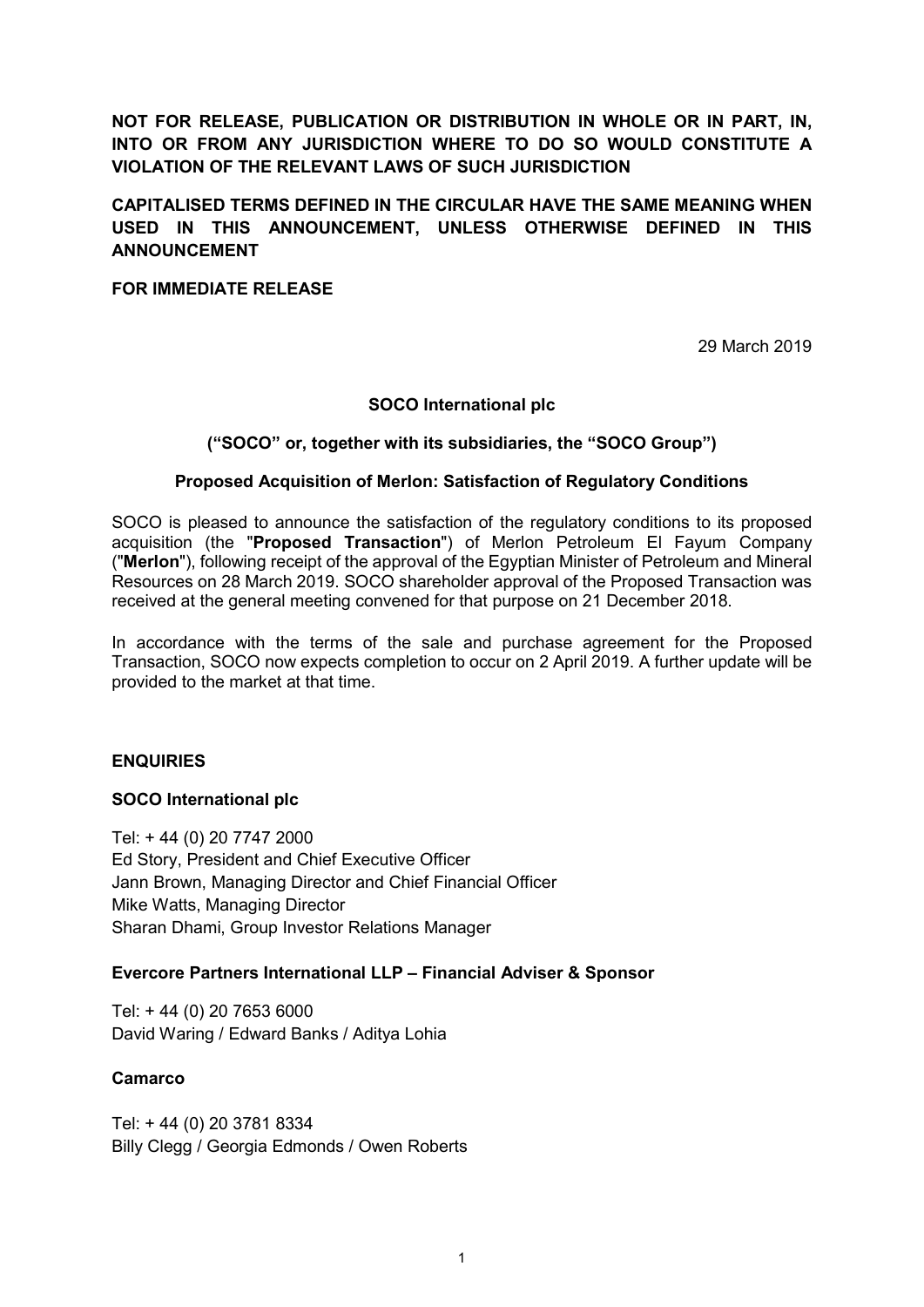## Further information

This announcement is for information purposes only and not intended to, and does not, constitute or form part of any offer or invitation to purchase, otherwise acquire, subscribe for, sell or otherwise dispose of, any securities or the solicitation of any vote or approval in any jurisdiction pursuant to the Proposed Transaction or otherwise.

This announcement does not constitute a prospectus or prospectus equivalent document.

## Important notice relating to financial adviser and sponsor

Evercore Partners International LLP ("Evercore") is authorised and requiated by the Financial Conduct Authority. Evercore is acting exclusively for SOCO in connection with the matters set out in this announcement and the Proposed Transaction. Evercore is not, and will not be, responsible to anyone other than SOCO for providing the protections afforded to its clients or for providing advice in relation to the Proposed Transaction or any other matters referred to in this announcement. Apart from the responsibilities and liabilities, if any, which may be imposed on it by the Financial Services and Markets Act 2000 or the regulatory regime established thereunder, or under the regulatory regime of any jurisdiction where exclusion of liability under the relevant regulatory regime would be illegal, void or unenforceable, neither Evercore nor any of its subsidiaries, branches or affiliates owes or accepts any responsibility whatsoever (whether direct or indirect, whether in contract or in tort, under statute or otherwise) and makes no representation or warranty, express or implied, for the contents of this announcement, including its accuracy, fairness, sufficiency, completeness or verification or for any other statement made or purported to be made by it, or on their behalf, in connection with SOCO or the Proposed Transaction, and nothing in this announcement is, or shall be relied upon as, a promise or representation in this respect, whether as to the past or the future. Evercore and any of its subsidiaries, branches or affiliates accordingly disclaims to the fullest extent permitted by law all and any responsibility and liability whether arising in tort, contract or otherwise (save as referred to above) which they might otherwise have in respect of this announcement or any such statement contained therein.

## Forward-looking statements

This announcement contains certain forward-looking statements that are subject to risk factors and uncertainties associated with the oil and gas exploration and production business generally and specifically with the business, operations and financial position of the SOCO Group. These forward-looking statements can be identified by the use of forward-looking terminology, including the terms "believes", "estimates", "anticipates", "projects", "expects", "intends", "may", "aims", "targets", "prospects", "outlooks", "potential", "possible", "forecasts", "will", "seeks" or "should" or, in each case, their negative or other variations or comparable terminology, or by discussions of strategy, plans, objectives, goals, future events or intentions. These forward-looking statements include all matters that are not historical facts.

These forward looking statements are subject to risks, uncertainties and assumptions regarding SOCO's present and future business strategies and the environment in which SOCO will operate in the future including, among other things, regulatory changes, future levels of industry product supply, demand and pricing, weather and weather-related impacts, wars and acts of terrorism, development and use of technology, acts of competitors, the repercussions of the UK's referendum vote to leave the European Union, future capital